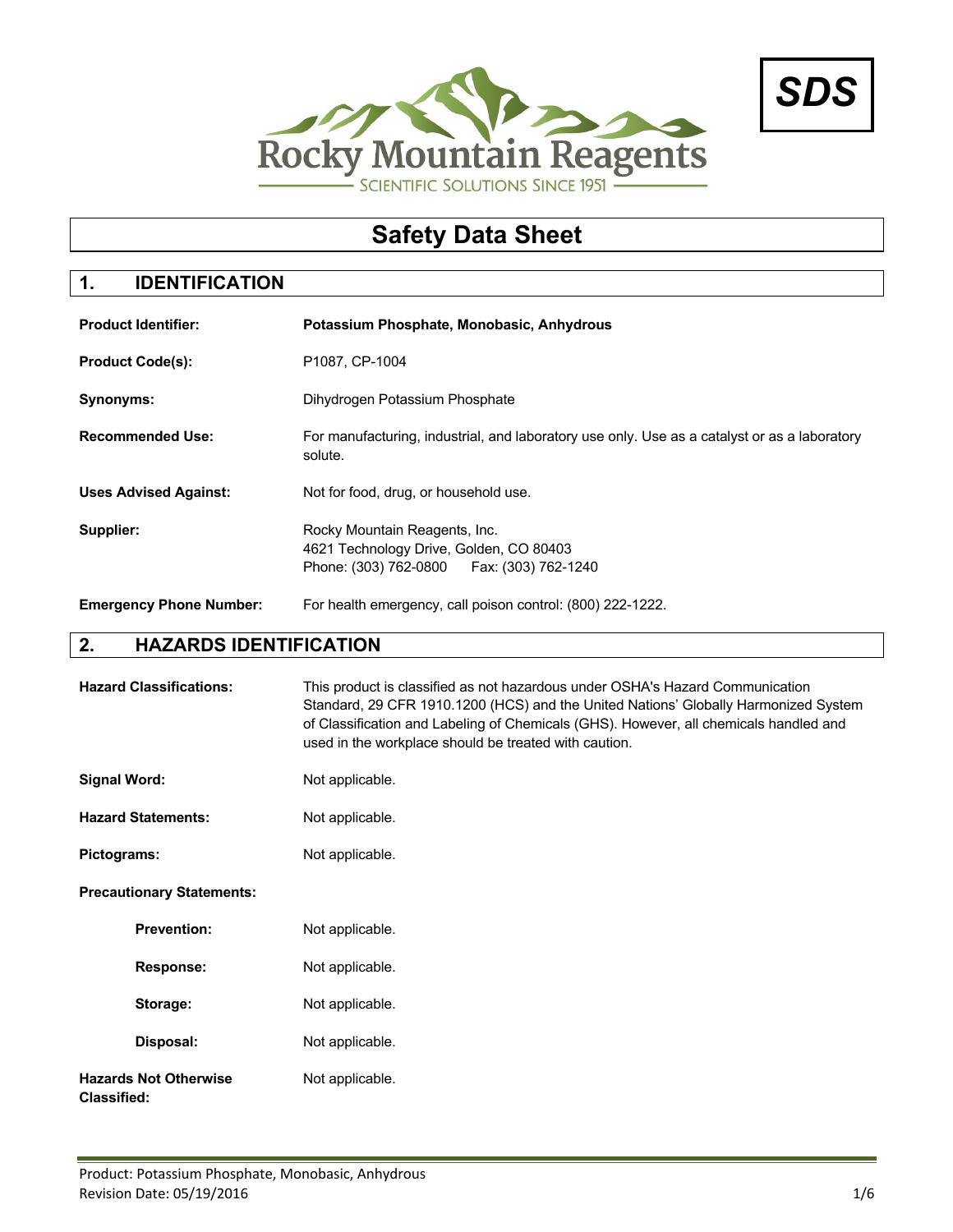# **3. COMPOSITION AND INFORMATION ON INGREDIENTS**

| <b>Component</b>                 | <b>Common Name / Synonyms</b> | CAS#             | <b>Chemical Formula</b> | % by Weight |
|----------------------------------|-------------------------------|------------------|-------------------------|-------------|
| Potassium Phosphate,             | Dihydrogen Potassium          | 7778-77-0 KH2PO4 |                         | $\geq 98.0$ |
| Monobasic, Anhydrous   Phosphate |                               |                  |                         |             |

Trade Secret Statement: Not applicable.

## **4. FIRST AID MEASURES**

#### **First Aid Procedures:**

| Inhalation:                                                 | Move to fresh air. If breathing is difficult, give oxygen. If not breathing, give artificial<br>respiration. Call a physician if symptoms occur.                                                                                                                      |
|-------------------------------------------------------------|-----------------------------------------------------------------------------------------------------------------------------------------------------------------------------------------------------------------------------------------------------------------------|
| Ingestion:                                                  | Do not induce vomiting unless directed to do so by medical personnel. If vomiting occurs,<br>keep head low so that vomit does not enter lungs. Never give anything by mouth to an<br>unconscious person. Call a physician or poison control center if symptoms occur. |
| <b>Skin Contact:</b>                                        | Wash skin with soap and plenty of water for at least 15 minutes. Remove contaminated<br>clothing and shoes. Wash clothing before reuse. Call a physician if symptoms occur.                                                                                           |
| <b>Eye Contact:</b>                                         | Check for and remove contact lenses, if present and easy to do. Immediately flush eyes with<br>gentle but large stream of water for at least 15 minutes, lifting lower and upper eyelids<br>occasionally. Call a physician if symptoms occur.                         |
| <b>General Advice:</b>                                      | Poison information centers in each state can provide additional assistance for scheduled<br>poisons. Ensure that those providing first aid and medical personnel are aware of the<br>material(s) involved and take precautions to protect themselves.                 |
| <b>Symptoms and Effects:</b>                                | Irritation, coughing, sneezing, nausea, vomiting. May cause irritation to the skin, eyes,<br>respiratory tract, and gastrointestinal tract.                                                                                                                           |
| <b>Immediate Medical Care/</b><br><b>Special Treatment:</b> | If you feel unwell or are concerned, get medical attention. Treat symptomatically.                                                                                                                                                                                    |

# **5. FIREFIGHTING MEASURES**

| <b>Suitable Extinguishing Media:</b>                                         | Water spray, dry powder, alcohol resistant foam, carbon dioxide.                                                                                                 |
|------------------------------------------------------------------------------|------------------------------------------------------------------------------------------------------------------------------------------------------------------|
|                                                                              | Unsuitable Extinguishing Media: Do not use a solid (straight) water stream, as it may scatter and spread fire.                                                   |
| <b>Hazardous Combustion</b><br><b>Products:</b>                              | Potassium oxides, phosphorus oxides.                                                                                                                             |
| <b>Specific Hazards:</b>                                                     | Excessive thermal conditions may cause decomposition and yield hazardous combustion<br>products listed above.                                                    |
| <b>Special Protective Equipment/</b><br><b>Precautions for Firefighters:</b> | As in any fire, wear MSHA/NIOSH-approved (or equivalent), self-contained, positive-<br>pressure or pressure-demand breathing apparatus and full protective gear. |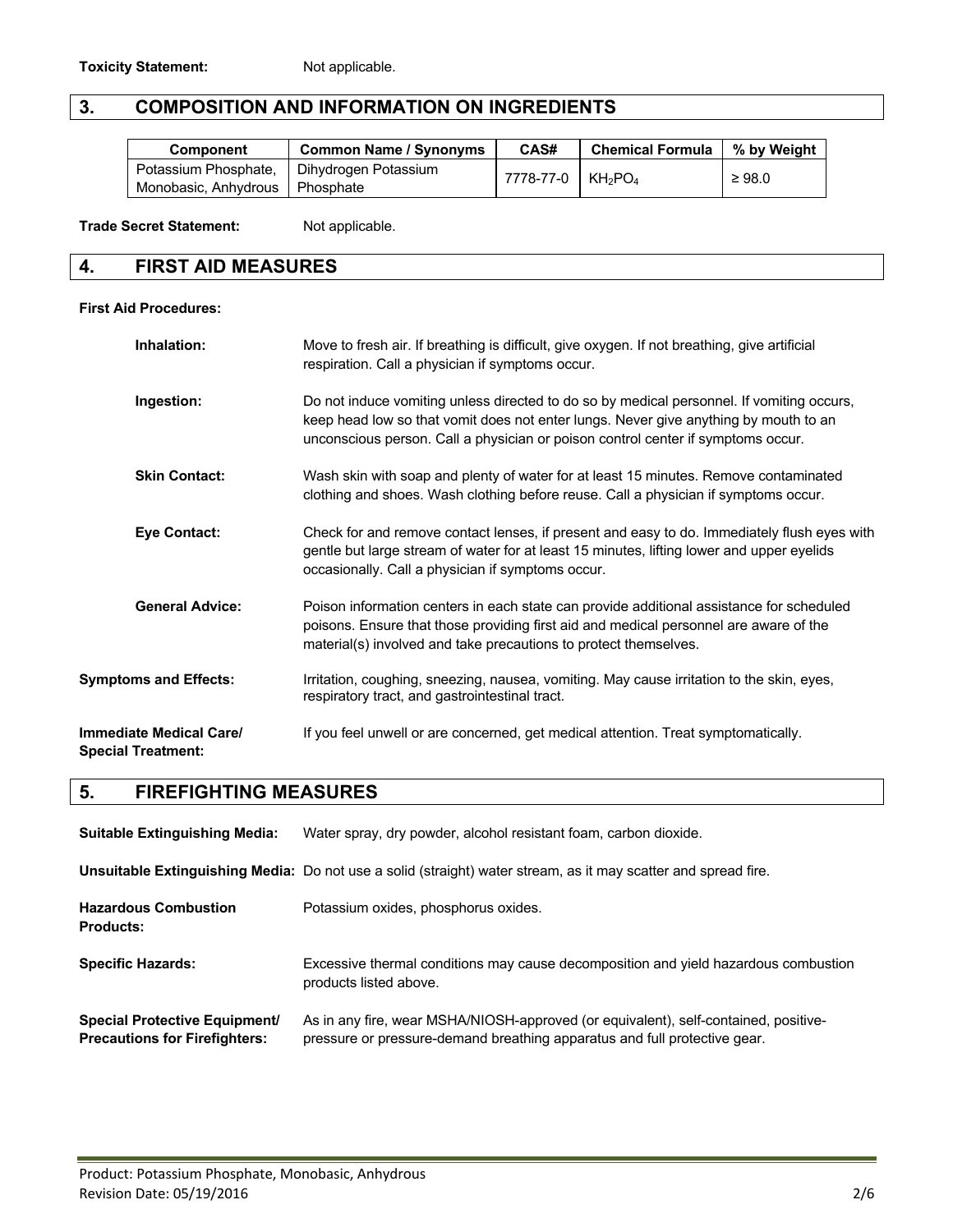# **6. ACCIDENTAL RELEASE MEASURES**

| <b>Personal Precautions and</b><br><b>Protective Equipment:</b> | Isolate hazard area and keep unnecessary and unprotected personnel away from the area<br>of the leak or spill. Wear appropriate personal protective equipment (see Section 8). Avoid<br>contact with eyes, skin, and clothing.                                                                                                                                                                                    |
|-----------------------------------------------------------------|-------------------------------------------------------------------------------------------------------------------------------------------------------------------------------------------------------------------------------------------------------------------------------------------------------------------------------------------------------------------------------------------------------------------|
| <b>Emergency Procedures:</b>                                    | In case of chemical emergency, or if unsure how to address an accidental release, consult a<br>professional (see Section 1).                                                                                                                                                                                                                                                                                      |
| <b>Methods for Containment:</b>                                 | Prevent entry into waterways, sewer, basements, or confined areas. Avoid generation of<br>product as dust. Product should not be released to the environment. Contain and recover<br>solid when possible.                                                                                                                                                                                                         |
| <b>Methods for Cleanup:</b>                                     | Sweep or collect spill with an inert material (e.g. vermiculite, dry sand, earth, cloth, or fleece)<br>and place in a non-combustible container for reclamation or disposal. Do not flush to sewer.<br>Clean contaminated surface thoroughly. Residues from spills can be diluted with water.<br>Never return spills in original containers for reuse. Clean up in accordance with all<br>applicable regulations. |

## **7. HANDLING AND STORAGE**

**Handling:** Wear personal protective equipment (see Section 8). Provide sufficient air exchange and/or exhaust in work rooms. Avoid contact with skin, eyes, and clothing. Avoid generation of dust. Do not breathe product dust. Avoid exposure to moisture. Do not ingest. When using, do not eat, drink, or smoke. Keep away from incompatible materials (see Section 10). Handle in accordance with good industrial hygiene and safety practice. Wash thoroughly after handling. Containers of this material may be hazardous when empty, as they retain product residues. Observe all warnings and precautions listed for this product.

**Storage:** Store in a cool, dry, ventilated area. Store in a segregated and approved area away from heat and incompatible materials (see Section 10). Store in original container. Keep containers tightly closed and upright. Keep away from food, drink, and animal foodstuffs. Keep out of the reach of children. Comply with all national, state, and local codes pertaining to the storage, handling, dispensing, and disposal of this product.

### **8. EXPOSURE CONTROLS AND PERSONAL PROTECTION**

| <b>Exposure Limits:</b>              | No information found.                                                                                                                                                                                                                                                                                                                                  |
|--------------------------------------|--------------------------------------------------------------------------------------------------------------------------------------------------------------------------------------------------------------------------------------------------------------------------------------------------------------------------------------------------------|
| <b>Engineering Controls:</b>         | Ensure adequate ventilation. Ventilation rates should be matched to conditions. If<br>applicable, use process enclosures, local exhaust ventilation, or other engineering controls<br>to maintain airborne levels below recommended exposure limits. If exposure limits have not<br>been established, maintain airborne levels to an acceptable level. |
| <b>Personal Protective Measures:</b> |                                                                                                                                                                                                                                                                                                                                                        |
| <b>Eye/Face Protection:</b>          | Wear safety glasses with side shields or goggles. Maintain approved eye wash station and<br>accessible rinse facilities in work area.                                                                                                                                                                                                                  |
| <b>Skin Protection:</b>              | Wear appropriate chemical resistant clothing (with long sleeves) and appropriate chemical<br>resistant gloves.                                                                                                                                                                                                                                         |
| <b>Respiratory Protection:</b>       | An air-purifying, NIOSH-approved respirator with an organic vapor cartridge or canister may<br>be permissible under certain circumstances where airborne concentrations are expected to<br>exceed exposure limits. Use a positive-pressure, air-supplied respirator if there is any                                                                    |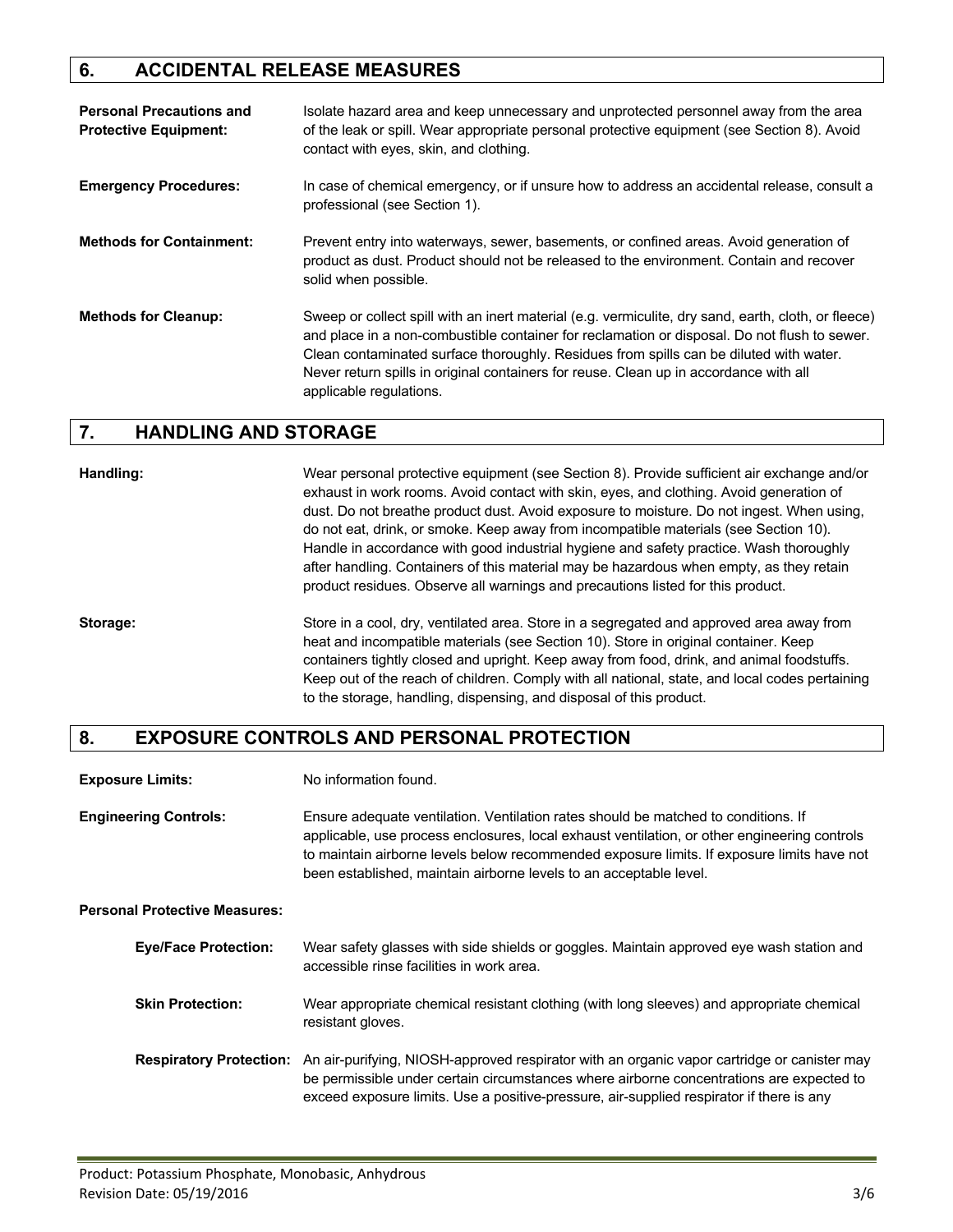potential for an uncontrolled release, if exposure levels are unknown, or if any other circumstances exist where air-purifying respirators may not provide adequate protection.

**for Personal Protective glove manufacturers. Equipment:**

**Specific Requirements** Ensure that glove material is compatible with this product. This information is available from

### **9. PHYSICAL AND CHEMICAL PROPERTIES**

*Unless otherwise indicated, all properties are given at 25 °C and standard pressure.*

| Appearance:                                        | White, opaque solid.     |
|----------------------------------------------------|--------------------------|
| Odor:                                              | Odorless.                |
| <b>Odor Threshold:</b>                             | No information found.    |
| Formula Weight:                                    | 136.08                   |
| pH:                                                | No information found.    |
| <b>Melting/Freezing Point:</b>                     | 253 °C                   |
| <b>Boiling Point/Range:</b>                        | No information found.    |
| <b>Decomposition Temperature:</b>                  | No information found.    |
| <b>Flash Point:</b>                                | Not applicable.          |
| <b>Auto-ignition Temperature:</b>                  | Not applicable.          |
| Flammability:                                      | Not flammable.           |
| <b>Flammability/Explosive Limits:</b>              | Not applicable.          |
| Solubility:                                        | 208 g/L aqueous at 20 °C |
| <b>Vapor Pressure:</b>                             | No information found.    |
| <b>Vapor Density:</b>                              | No information found.    |
| <b>Specific Gravity:</b>                           | $2.338$ (Water = 1)      |
| <b>Evaporation Rate:</b>                           | No information found.    |
| <b>Viscosity:</b>                                  | No information found.    |
| <b>Partition Coefficient</b><br>(n-octanol/water): | No information found.    |

### **10. STABILITY AND REACTIVITY**

| <b>Reactivity Data:</b>                              | No information found.                                                                                                                                                    |
|------------------------------------------------------|--------------------------------------------------------------------------------------------------------------------------------------------------------------------------|
| <b>Chemical Stability:</b>                           | Stable under normal conditions. Hygroscopic.                                                                                                                             |
| <b>Conditions to Avoid:</b>                          | Excessive heat, moisture, incompatible materials.                                                                                                                        |
| <b>Incompatible Materials:</b>                       | Strong oxidizers.                                                                                                                                                        |
| <b>Hazardous Decomposition</b><br><b>Products:</b>   | Potassium oxides, phosphorus oxides.                                                                                                                                     |
| <b>Possibility of Hazardous</b><br><b>Reactions:</b> | May react vigorously or violently with the incompatible materials listed above. Excessive<br>thermal conditions may yield hazardous decomposition products listed above. |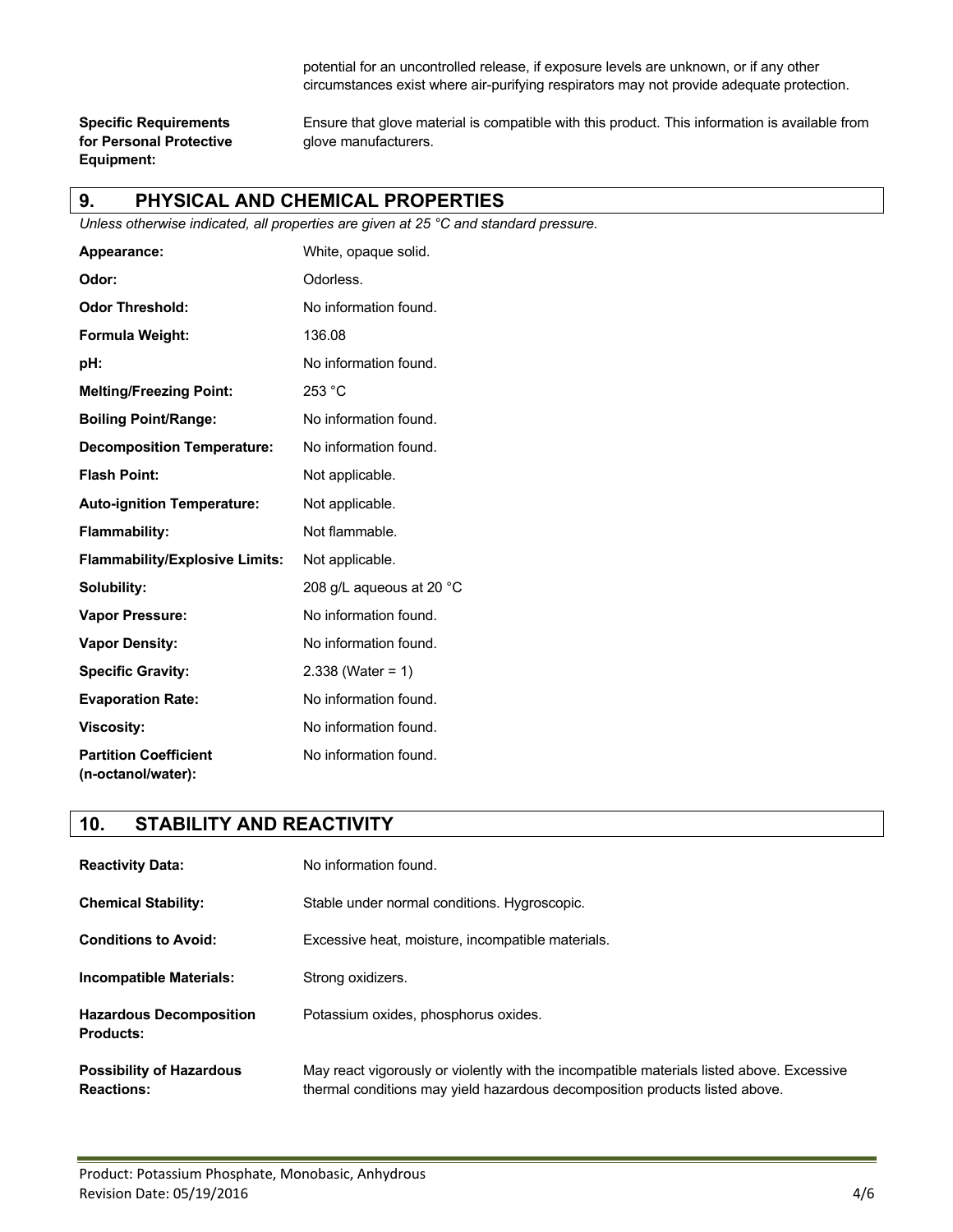### **11. TOXICOLOGICAL INFORMATION**

| <b>Routes of Exposure:</b>   | Inhalation, ingestion, skin contact, eye contact.                                      |                            |
|------------------------------|----------------------------------------------------------------------------------------|----------------------------|
| <b>Acute Effects:</b>        | May cause irritation to the skin, eyes, respiratory tract, and gastrointestinal tract. |                            |
| <b>Chronic Effects:</b>      | No information found.                                                                  |                            |
| <b>Toxicological Data:</b>   | $LD_{50}$ Oral. Rat:<br>LD <sub>50</sub> Dermal, Rabbit:                               | > 2000 mg/kg<br>4640 mg/kg |
| <b>Symptoms of Exposure:</b> | Irritation, coughing, sneezing, nausea, vomiting.                                      |                            |
| <b>Carcinogenic Effects:</b> | This product is not considered to be a carcinogen by IARC, ACGIH, NTP, or OSHA.        |                            |

#### **12. ECOLOGICAL INFORMATION**

| <b>Ecotoxicological Data:</b>         | No information found.                                                                                                                                                              |
|---------------------------------------|------------------------------------------------------------------------------------------------------------------------------------------------------------------------------------|
| <b>Persistence and Degradability:</b> | This product is unlikely to bioaccumulate.                                                                                                                                         |
| <b>Environmental Effects:</b>         | Not expected to be hazardous to the environment. However, the possibility of an<br>environmental hazard cannot be excluded in the event of unprofessional handling or<br>disposal. |

#### **13. DISPOSAL INFORMATION**

**Disposal Instructions:** Dispose of this material and its container to an approved waste collection point. Minimize exposure to product waste (see Section 8). Do not dispose unused waste down drains or into sewers. All wastes must be handled in accordance with local, state, and federal regulations. **Contaminated Packaging:** Because containers retain product residue, follow label warnings even after container is emptied. Offer rinsed packaging material to local recycling facilities.

Waste Codes: No information found.

# **14. TRANSPORT INFORMATION**

**DOT:** Not regulated.

**Environmental Hazard** No information found. **Regulations:**

**Other Transport Precautions:** No information found.

### **15. REGULATORY INFORMATION**

#### **U.S. Federal Regulations**:

**OSHA:** This product is not considered a "Hazardous Chemical" as defined by the OSHA Hazard Communication Standard, 29 CFR 1910.1200.